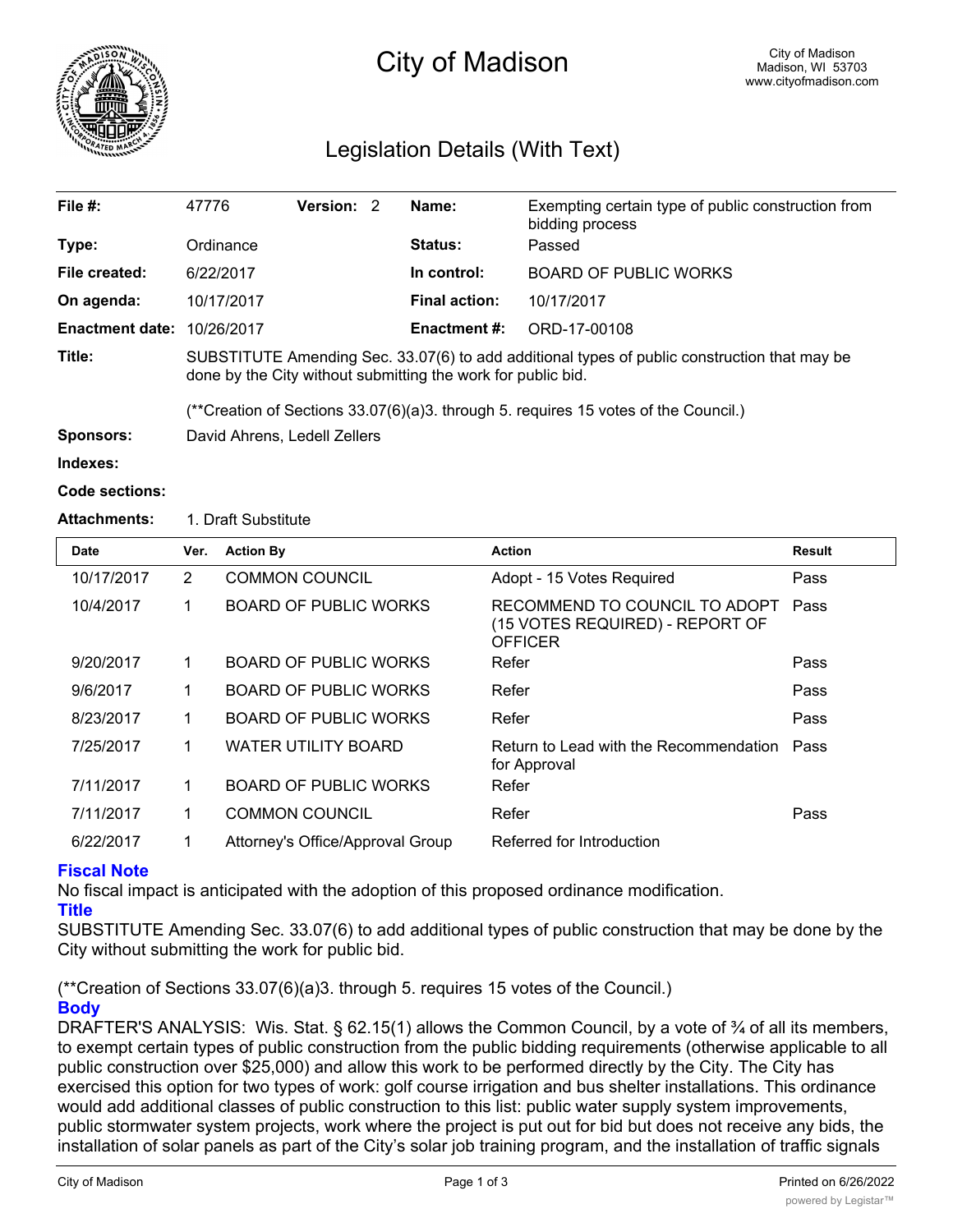#### **File #:** 47776, **Version:** 2

and pedestrian crosswalk enhancements. The City would not be able to exercise this option where the cost of labor is estimated to exceed \$125,000, as indexed annually.

Regarding the exemption for public water supply system improvements, the Water Utility has found that on occasion, it is necessary to perform small projects on the system to make it more functional, such as add a pressure reducing station, or install a short section of main to connect two hydraulically distinct areas. This work can be performed by Utility staff during the summertime when the Utility has more workforce availability. The Utility also believes that it will be able to perform these types of smaller projects more quickly and cost efficiently for its customers.

Similarly, the City Engineer has found that its workforce is capable of performing certain public stormwater system repairs and improvements in a more timely and cost efficient manner, which will benefit stormwater utility customers.

Additionally, there are occasions where a project is placed out to bid and no responsive bids are received for the project. While the City usually re-advertises such projects, this exemption would allow the City the option of self-performing the work.

An exemption is being created for solar installations that are part of the City's solar job training program. Under this program, participants are trained in the installation of solar panels, and preference is given to residents from certain disadvantaged neighborhoods. As part of the training, participants are afforded hands on training in the installation of solar panels at City facilities. This exemption will ensure that the program may continue to afford participants this opportunity.

Finally, an exemption is being created for the City's installation of traffic signals and pedestrian crosswalk enhancements.

Of note, these exemptions do not require the City to use its own workforce to perform the work in question. It merely gives the City that option where the estimated cost of labor does not exceed \$125,000.

Along with the changes to the ordinance adding additional types of public construction to the bidding exemption, the ordinance itself is being updated to incorporate the statutory reporting requirements that must Page 2

be followed when the City self-performs under this exemption. This amendment will make it clear that the Department or Division performing the work must prepare an accounting of the project costs for the Board of Public Works, who shall then report the same to the Common Council. This reporting is meant to add additional public oversight of these self-performing projects to ensure that these exemptions are not being abused and the public bidding requirements are not being skirted contrary to the interests of the City.

\*\*\*\*\*\*\*\*\*\*\*\*\*\*\*\*\*\*\*\*\*\*\*\*\*\*\*\*\*\*\*\*\*\*\*\*\*\*\*\*\*\*\*\*\*\*\*\*\*\*\*\*\*\*\*\*\*\*\*\*\*\*\*\*\*\*\*\*\*\*\*\*\*\*\*\*\*\*\*\*\*\*\*

The Common Council of the City of Madison do hereby ordain as follows:

Subsection (6) entitled "Public Construction Allowed to be Done by the City Without Bids" of Section 33.07 entitled "Board of Public Works" of the Madison General Ordinances is amended to read as follows:

- "(6) Public Construction Allowed to be Done by the City Without Bids.
	- (a) Pursuant to the authority provided by Wis. Stat.  $\S$  62.15(1), the following classes of public construction may be done directly by the City without submitting the same for bids:
		- 1. The installation and maintenance of irrigation equipment at municipal golf courses is hereby designated a class of public construction which may be done directly by the City without submitting same for bids, in accordance with Wis. Stat. § 62.15(1).
		- $(b)$ 2. The installation of prefabricated bus shelters is hereby designated a class of public construction which may be done directly by the City without submitting same for bids, in accordance with Wis. Stat. § 62.15(1).
		- 3. Construction of the public water supply system, or components thereof, where the Water Utility General Manager has determined that the Utility has the resources, expertise and capacity to perform the work internally.
		- 4. The installation, construction, improvement and repair of the City's public stormwater system, as that term is defined in Sec. 37.04, where the City Engineer has determined